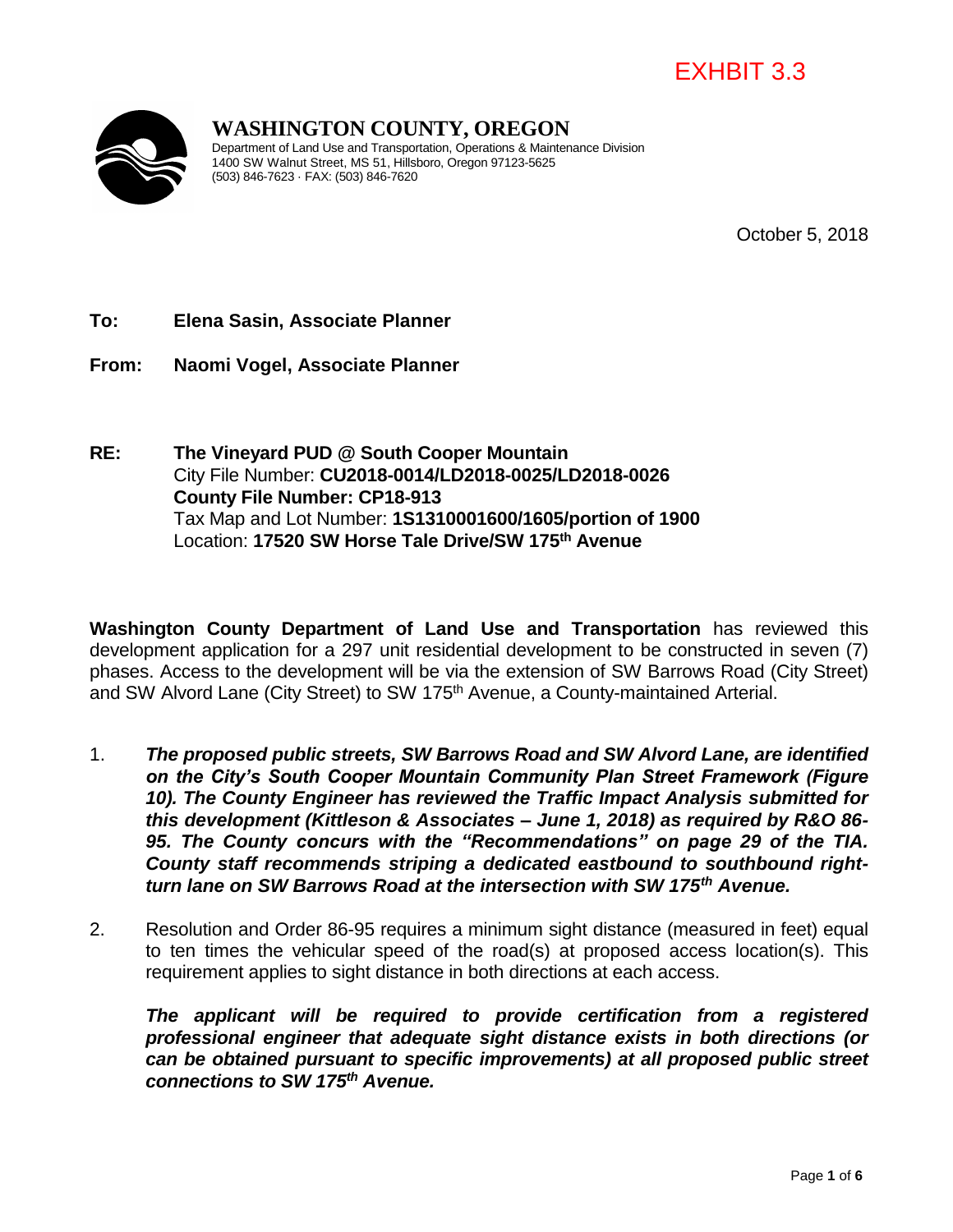3. Consistent with statewide pedestrian circulation/linkage goals of the Transportation Planning Rule and the County's R&O 86-95 (road safety requirements), the County normally requires sidewalk installation as a minimum road safety improvement along site frontage of all County-maintained roads. Sidewalks further establish future street profiles, demarcate County or City right-of-way, and address drainage issues. Sidewalk requirements are not generally waived, even when sidewalk is not currently present on neighboring properties. Rather, even non-contiguous sidewalk is considered to provide some measure of pedestrian refuge and ideally, makes possible eventual connection of sidewalks (as surrounding development takes place and is likewise conditioned to provide sidewalk). Additionally, the Washington County Road Design and Construction Standards require provision of adequate drainage along a site's frontage of a county road.

*Construction of a half-street improvement to an A-2 County standard with left-turn lanes at each public street connection and continuous illumination is required on SW 175th Avenue. The half-street improvement shall include a 7.5 foot planter strip with a 12 foot wide sidewalk south of SW Barrows Road and a 6 foot sidewalk north of SW Barrows Road per City standards.*

*The applicant has proposed a retaining wall (Sheet 5C) within the proposed rightof-way of SW 175th Avenue. The applicant will be required to submit the wall design and structural calculations to Washington County engineering for their review and approval. Staff notes that dedication of a slope easement may be required to accommodate the proposed wall location.* 

4. The statewide Transportation Planning Rule requires provision for adequate transportation facilities in order for development to occur. Accordingly, the County has classified roads and road segments within the County system based upon their function. The current Transportation Plan (regularly updated) contains adequate right-of-way, road width and lane provision standards based upon each roadway's classification. Subject right of way is considered deficient if half-width of the existing right of way does not meet that determined necessary within the County's current transportation plan.

*The applicant shall dedicate right-of-way to meet 51 feet from the centerline of SW 175th Avenue, including adequate corner radius at both public streets and right-ofway needed for the traffic signal and associated equipment at the intersection with SW Barrows Road.* 

*Note: All private signage and improvements are required to be located outside of the dedicated ROW.*

## **REQUIRED CONDITIONS OF APPROVAL**

#### **I. PRIOR TO ISSUANCE OF A SITE DEVELOPMENT PERMIT FOR PHASE I BY THE CITY OF BEAVERTON:**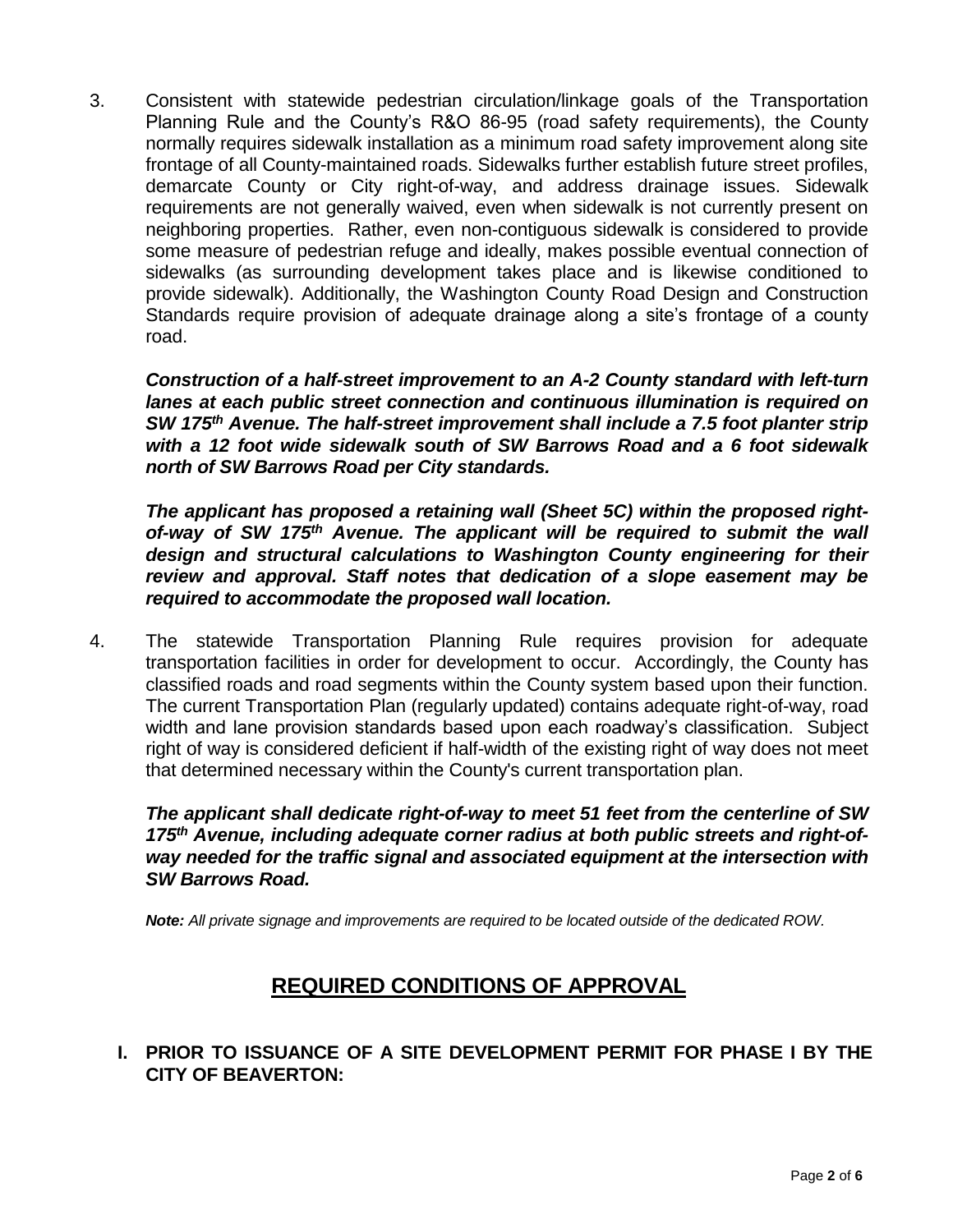- A. The following shall be represented on the plat and recorded with Washington County:
	- 1. Dedication of additional right-of-way from the centerline of SW 175<sup>th</sup> Avenue for a total of 51 feet, including adequate corner radius and right-ofway for the signal at the intersection of SW Barrows Road and SW 175<sup>th</sup> Avenue. Dedication shall be for Phase I limits only.
	- 2. Provision of a non-access reservation along the Phase I frontage of SW 175th Avenue, except at the public street connection approved in conjunction with this land use application
	- 3. Dedication of permanent sight visibility easement on the subject property to ensure visibility at SW Barrow Road and SW 175<sup>th</sup> Avenue, if required per the preliminary Sight Distance Certification.
- B. Submit to **Washington County** Public Assurance Staff, 503-846-3843:
	- 1. A "Design Option" form and Engineer's Checklist (Appendix E of the County's Road Design and Construction Standards).
	- 2. **\$10,000.00** Administration Deposit.

*NOTE: The Administration Deposit is a cost-recovery account used to pay for County services provided to the developer, including plan review and approval, field inspections, as-built approval, and project administration. The Administration Deposit amount noted above is an estimate of what it will cost to provide these services. If, during the course of the project, the Administration Deposit account is running low, additional funds will be requested to cover the estimated time left on the project (at then-current rates per the adopted Washington County Fee Schedule). If there*  are any unspent funds at project close out, they will be refunded to the applicant. Any point of *contact with County staff can be a chargeable cost. If project plans are not complete or do not comply with County standards and codes, costs will be higher. There is a charge to cover the cost of every field inspection. Costs for enforcement actions will also be charged to the applicant.*

- 3. A copy of the City's Land Use Approval with Conditions, signed and dated.
- 4. Preliminary certification of adequate sight distance for SW Barrows Road access to SW 175th Avenue, in accordance with County Code, prepared and stamped by a registered professional engineer, as well as:
	- a. A detailed list of improvements necessary to produce adequate intersection sight distance (refer to the following link for sight distance certification submittal requirements).

<http://www.co.washington.or.us/LUT/Divisions/CurrentPlanning/development-application-forms.cfm>

5. Three (3) sets of complete engineering plans for construction of the following public improvements, Geotech/Pavement report to support roadway sections, construction access details, a traffic control and circulation plan (for County roads):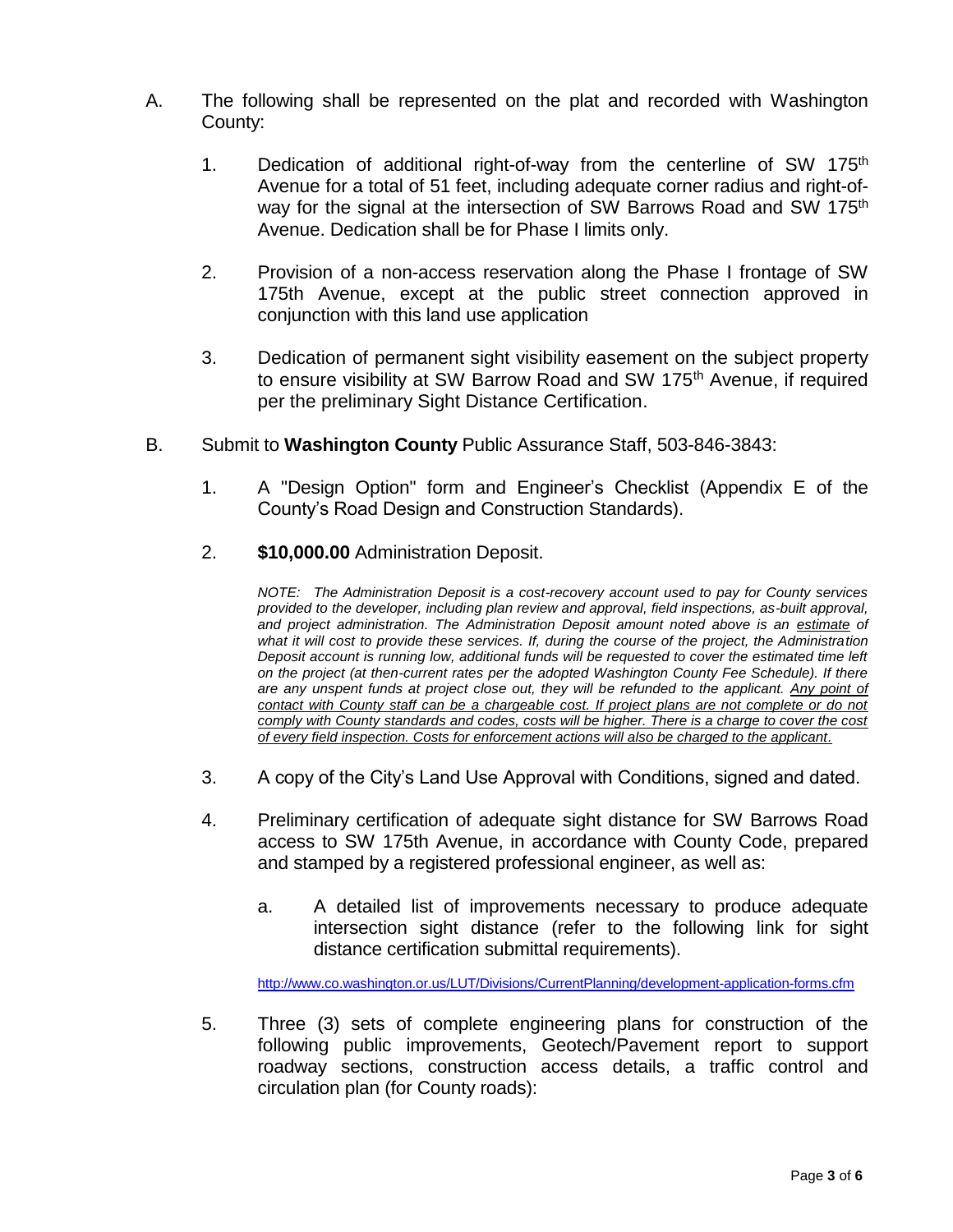- a. Frontage improvements along Phase I frontage of SW 175<sup>th</sup> Avenue to an **A-2** County Standard, including street lighting. The frontage shall consist of a 7.5' planter strip, 12' sidewalk south of SW Barrows Road and a 6' sidewalk north of SW Barrows Road to County standards.
- b. Improvements within the right-of-way as necessary to provide adequate intersection sight distance at SW Barrows Road connection to SW 175<sup>th</sup> Avenue.
- c. Design and structural calculations for the retaining wall adjacent to SW 175<sup>th</sup> Avenue, if required for Phase I. Note: a slope easement may be required for the retaining wall.
- d. Striping for a left-turn lane on SW 175<sup>th</sup> Avenue per the Traffic Impact Analysis dated June 1, 2018 (Kittleson & Associates).
- e. Design for the traffic signal at the intersection of SW Barrows Road and SW 175<sup>th</sup> Avenue. **The signal shall not be activated until warrants are met.**
- C. Obtain a Washington County **Facility Permit** upon completion of the following:
	- 1. Obtain Engineering Division approval and provide a financial assurance for the construction of the public improvements listed in conditions **I.B.5.**
	- **NOTE**: The Public Assurance staff (503-846-3843) will send the required forms to the applicant's representative **after** submittal and approval of items listed under **I.B.**

*The Facility Permit allows construction work within County rights-of-way and permits site access only after the developer first submits plans and obtains Washington County Engineering approval, obtains required grading and erosion control permits, and satisfies various other requirements of Washington County's Assurances Section including but not limited to execution of financial and contractual agreements. This process ensures that the developer accepts responsibility for construction of public improvements, and that improvements are closely monitored, inspected, and built to standard in a timely manner. Access will only be permitted under the required Washington County Facility Permit, and only following submittal and County acceptance of all materials required under the facility permit process.* 

2. Pay to Washington County the pro rata share of the cost to mitigate the safety and performance issues with the intersection of SW 175th Avenue and SW Kemmer Road. The total amount for all phases is \$32,550. The fee may be paid as phases plat.

#### **II. PRIOR TO OCCUPANCY OF PHASE I:**

Obtain a Finaled Washington County **Facility Permit**, contingent upon the following:

A. The road improvements required in condition **I.B.5.** above shall be completed and accepted by Washington County.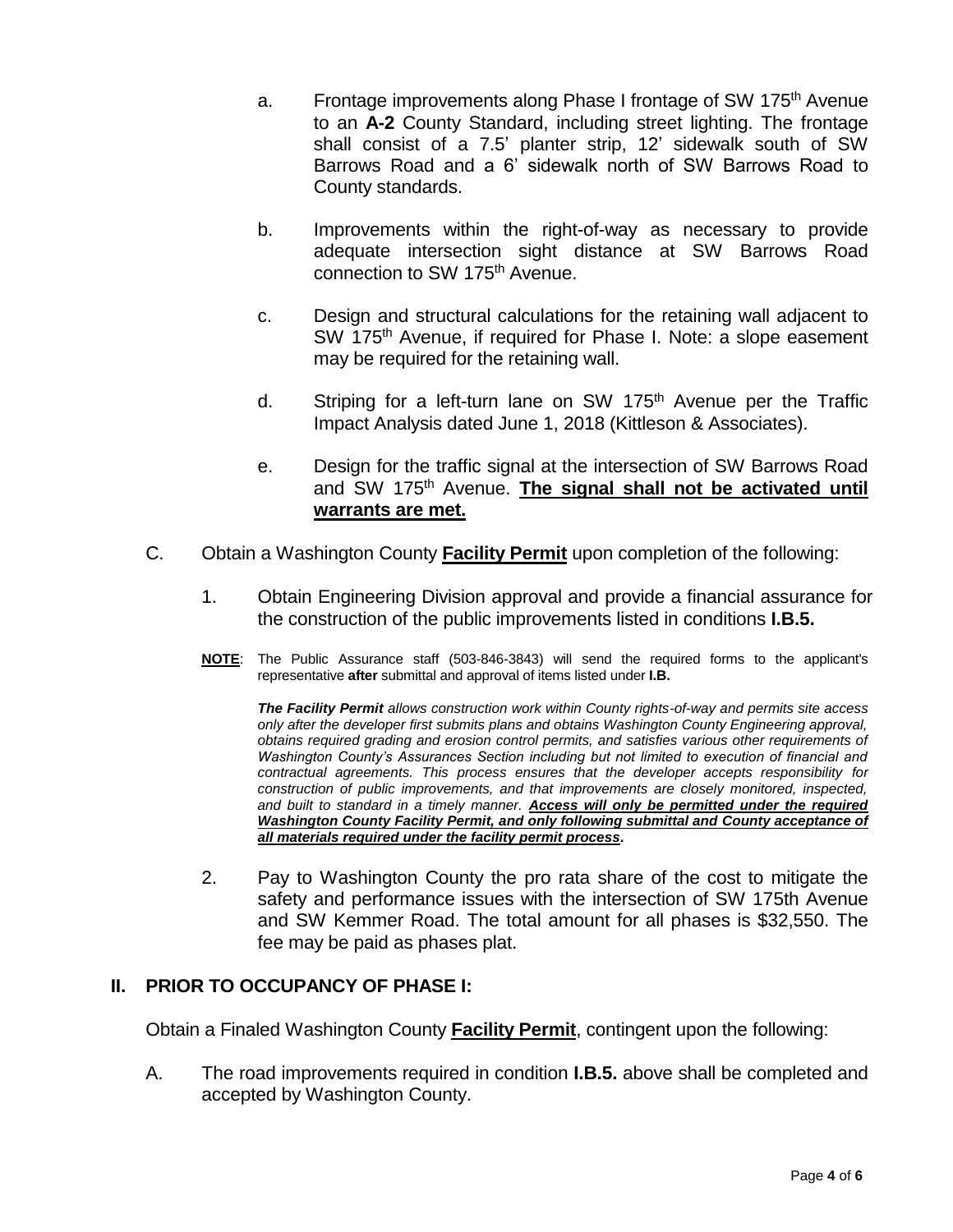B. Upon completion of necessary improvements, submit **final** certification of adequate sight distance in accordance with County Code, prepared and stamped by a registered professional engineer.

#### **III. PRIOR TO ISSUANCE OF A SITE DEVELOPMENT PERMIT FOR ANY PORTION OF PHASE 2 BY THE CITY OF BEAVERTON:**

- A. The following shall be represented on the plat and recorded with Washington County:
	- 1. Dedication of additional right-of-way from the centerline of SW 175<sup>th</sup> Avenue for a total of 51 feet, including adequate corner radius at the intersection of SW Alvord Lane and SW 175<sup>th</sup> Avenue.
	- 2. Provision of a non-access reservation along the frontage of SW 175th Avenue, except at the public street connection approved in conjunction with this land use application
	- 3. Dedication of permanent sight visibility easement on the subject property to ensure visibility at SW Alvord Lane and SW 175<sup>th</sup> Avenue, if required per the preliminary Sight Distance Certification.
- B. Submit to **Washington County** Public Assurance Staff, 503-846-3843:
	- 1. A "Design Option" form and Engineer's Checklist (Appendix E of the County's Road Design and Construction Standards).
	- 2. **\$10,000.00** Administration Deposit.
	- 3. A copy of the City's Land Use Approval with Conditions, signed and dated.
	- 4. Preliminary certification of adequate sight distance for SW Alvord Lane access to SW 175th Avenue, in accordance with County Code, prepared and stamped by a registered professional engineer, as well as:
		- a. A detailed list of improvements necessary to produce adequate intersection sight distance (refer to the following link for sight distance certification submittal requirements).

<http://www.co.washington.or.us/LUT/Divisions/CurrentPlanning/development-application-forms.cfm>

- 5. Three (3) sets of complete engineering plans for construction of the following public improvements, Geotech/Pavement report to support roadway sections, construction access details, a traffic control and circulation plan (for County roads):
	- a. Frontage improvements along the site's frontage of SW 175<sup>th</sup> Avenue to an **A-2** County Standard, including continuous street